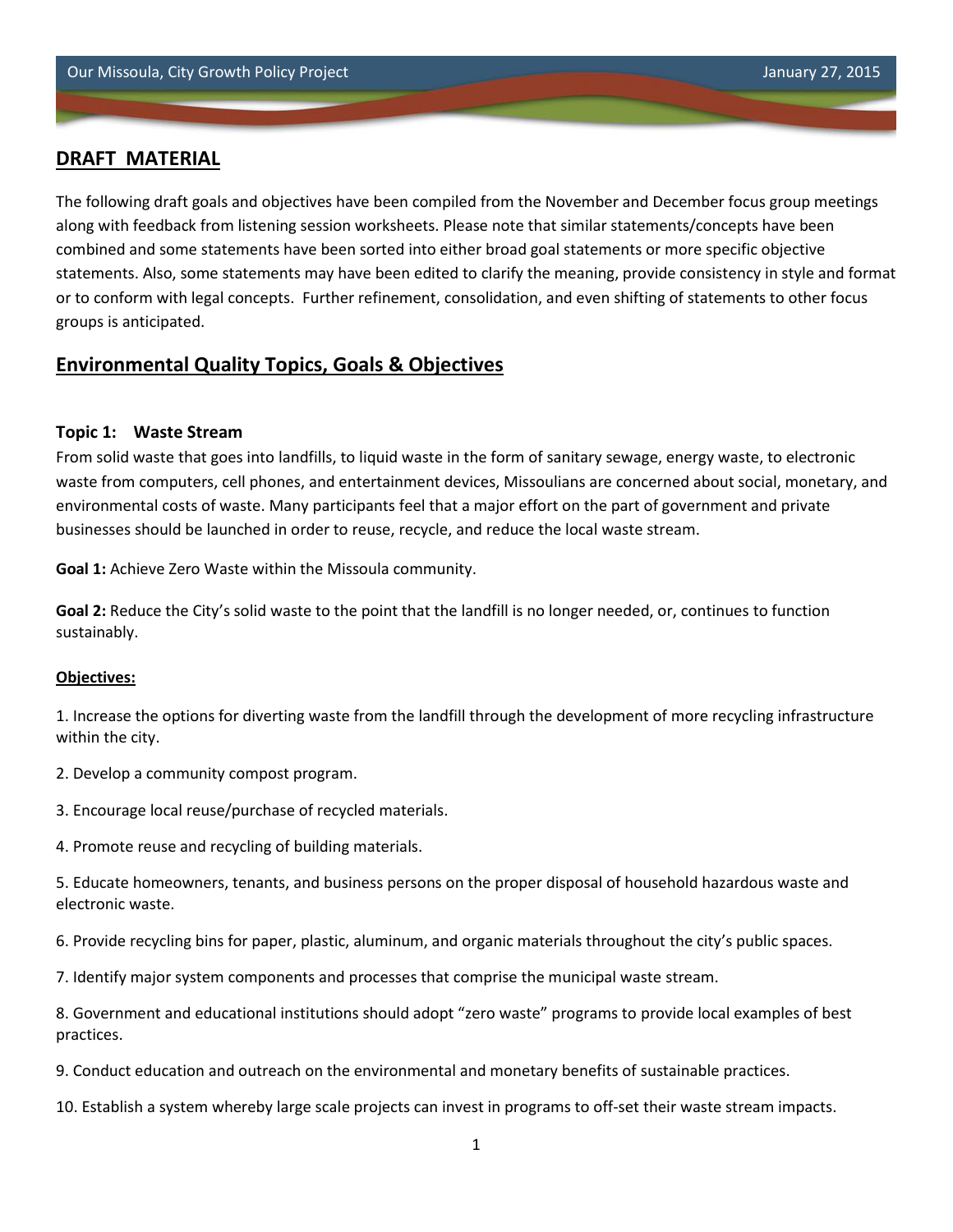## **Topic 2: Energy**

As a community, Missoulians have a high level of environmental consciousness, and many have structured their lives to have the least possible impact on the health of the planet. Along these lines, many citizens feel strongly that the local government and the Missoula community should lead the way in transitioning our nation and society from fossil fuels to renewable energy sources.

**Goal 1:** Reduce reliance on fossil fuels.

**Goal 2:** Promote energy efficiency and green building techniques..

**Goal 3:** Increase the percentage of renewable energy in Missoula's energy budget.

## **Objectives**:

1. Support cleaner wood burning technologies for local wood use.

- 2. Reduce carbon footprint through renewable energy, energy efficiencies, conservation, and carbon offsets.
- 3. Provide incentives for siting renewable energy generation in preferred locations.
- 4. Establish a meaningful carbon neutrality target.
- 5. Support the creation of a local renewable energy company that can meet the energy needs of Missoula.
- 6. Promote green building design in all public buildings as models for the community.
- 7. Implement an independent grid system not run on fossil fuels.
- 8. Promote and incentivize green building infrastructure.

## **Topic 3: Air, Soil & Water Quality**

Missoula citizens generally consider clean air and water to be the cornerstones of what they consider their quality of life. The community has worked hard to improve its historically poor air quality, and is now considered to be in compliance with national ambient air quality standards. The Clark Fork of the Snake River runs through the heart of the community, and it is heavily used for recreation. Backyard gardens and other sources of locally grown food require both clean water and soil, and the community is more than willing to accept the challenge of protecting and enhancing the quality of their environment.

**Goal 1:** Improve Missoula's air quality and visibility.

**Goal 2:** Protect and enhance Missoula's surface and ground water quality.

## **Objectives**

1. Explore specific programs to reduce air pollution from vehicles, industry, and space heating.

2. Quantify and address threats to Missoula's surface and ground water quality from train spills, pipelines, pesticides, fertilizers, and underground storage tanks.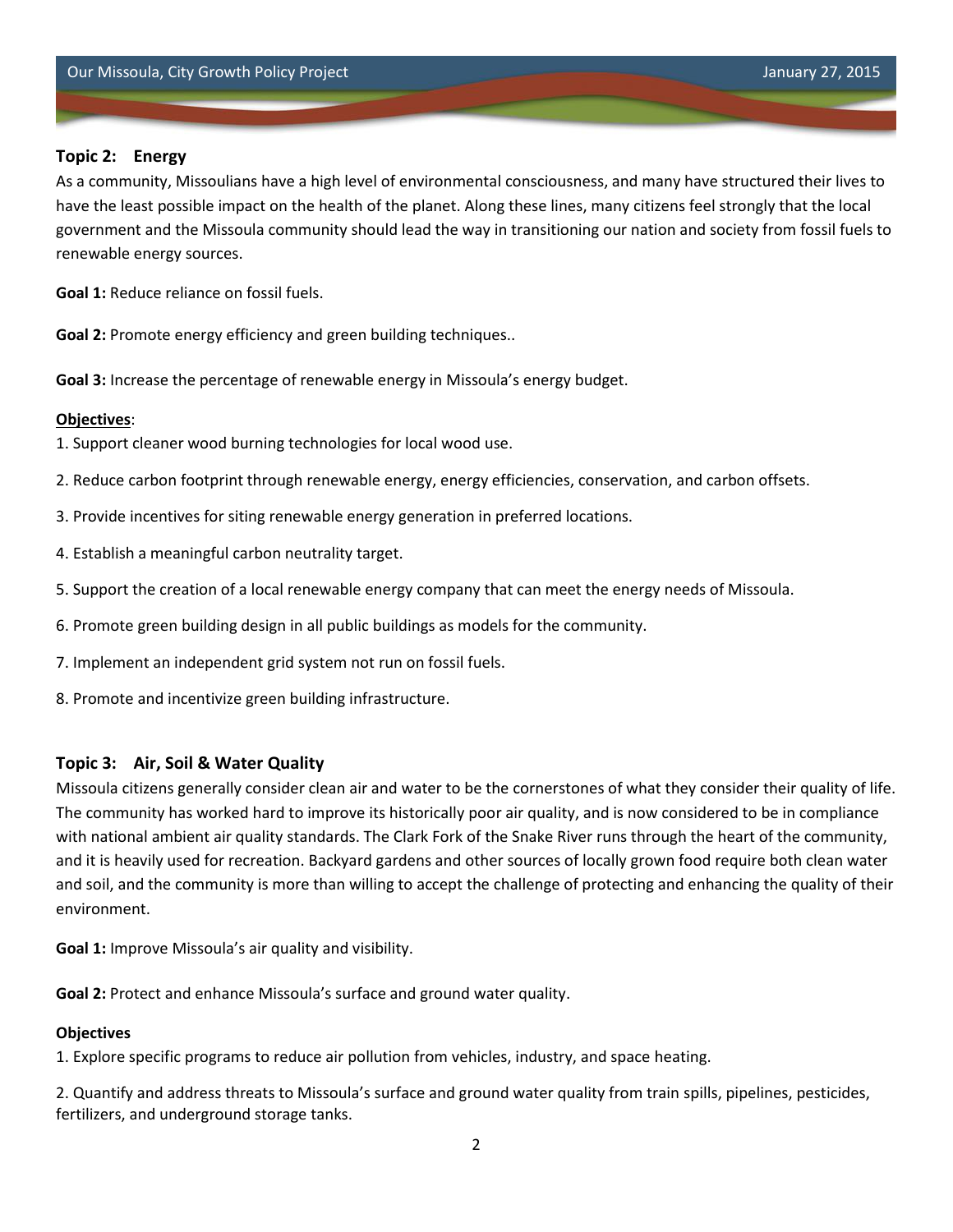3. Actively reduce the need to manage storm water from impervious surfaces.

4. Support joint/regional efforts that contribute to clean air and water.

5. Encourage consideration of health impacts and air quality when reviewing and formulating policy for transportation, development regulations, and industrial development.

6. Work with city-county public health officials to promote health, environmental health, 0and sanitation through education, community outreach, and enforcement.

7. Encourage public agencies to divest any holdings or investments in polluting industries.

8. Integrate parks as part of a green infrastructure system that will help manage stormwater and improve water quality.

9. Promote connectivity between parks through trails and greenway systems.

10. Promote areas for unstructured play that allows youth to connect with the environment.

11. Provide and incentivize alternatives to asphalt and concrete in land development regulations and storm water management master plans.

## **Topic 4: Natural Resources**

While Missoula is located in an area with bountiful natural resources, there are also significant resources within the community itself. Missoula has an excellent urban forest and abundant wildlife. And due to the river corridor and other community open spaces, there is significant wildlife habitat even within the urbanized area. There is also excellent soil for growing food crops and (mostly) small-scale agriculture exists within city limits. Missoulians are willing to take steps through the Growth Policy to protect these values, and to not lose them to rampant, unplanned growth.

**Goal 1:** Protect and enhance critical wildlife habitat and travel/migration corridors.

**Goal 2:** Protect Missoula's trees and other vegetation in urban spaces.

#### **Objectives:**

1. Protect intact ecosystems from urbanization and point and non-point pollution.

2. Quantify and address issues of invasive plant and animal species.

3. Give preference to indigenous plant species in regulations and city contracts.

#### **Topic 5: Growth Pressures & Sprawl**

Many Missoulians are concerned about the impacts of unplanned growth---especially sprawl. Some see sprawl as a threat to open spaces and agricultural lands. Others see sprawl and leap frogging as inefficient development patterns that result in underutilized infrastructure and potential land use conflicts in the future when by passed parcels are finally developed.

**Goal 1:** Protect and enhance Missoula's open spaces.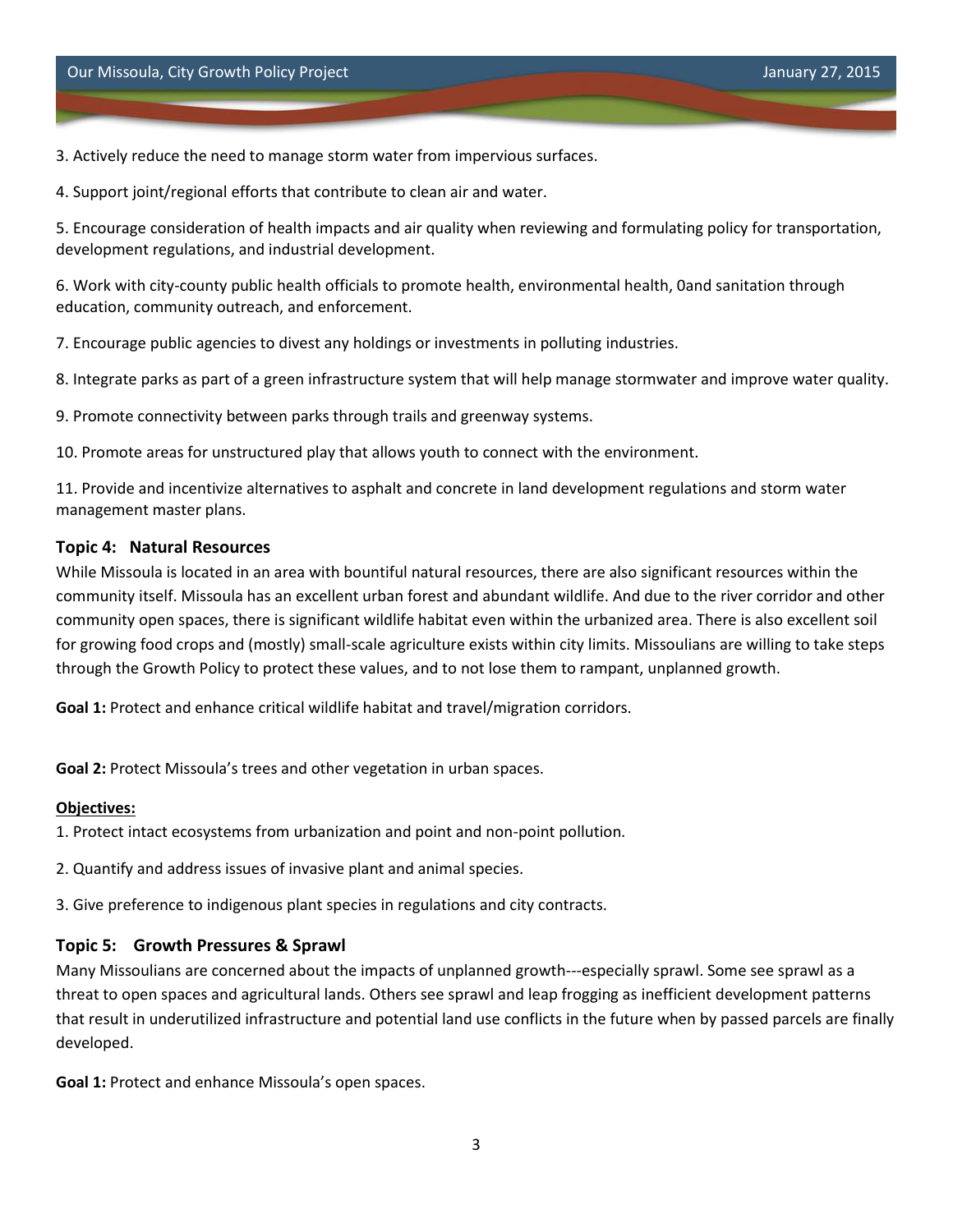**Goal 2:** Missoula will guide growth such that use of private automobiles is decreased.

**Goal 3:** Protect productive agricultural land, water, and agricultural water user's rights.

#### **Objectives:**

1. Protect stream corridors and floodplains from development.

- 2. Prioritize farm/ag land preservation over urban sprawl.
- 3. Acquire key private lands for community open space using bonds and grants.

4. Explore carrying capacity modeling to guide land use planning and development in greater Missoula.

5. Protect farmland through mitigation, designation of key ag preservation areas, and through incentivizing infill and cluster development.

6. Explore policies and incentives to discourage sprawl and leap frog development.

#### **Topic 6: River**

Few things define Missoula as a unique place like the Clark Fork. It provides open space, visual relief, a multi-modal transportation corridor, and recreation as it makes its way through the heart of the community. With many demands placed on the river, residents want to make sure that it remains clean and accessible. Because it does run through the urbanized parts of the community, it is susceptible to both point and non-point pollution sources, including chemical and petroleum spills from the city's railways.

**Goal 1:** Reduce impacts to the river from recreational activities.

**Goal 2:** Maintain and enhance the general environmental health of the river, including riparian zones and water quality.

#### **Objectives:**

1. Strive for a high level of recreational safety on the river.

2. Guard against toxins such as pesticides, fertilizers, material from railroad spills, pipelines, and underground storage tanks from entering the river system.

3. Preserves/enhance/restore wildlife habitat along the river.

4. Keep the river's banks open and accessible for public use.

5. Develop a river corridor plan to address and balance development, recreation, environmental considerations, and community aesthetics.

6. Establish development standards in the river corridor that support clean water and wildlife habitat.

7. Acquire, restore, and protect river and stream corridors and floodplains as open space whenever possible, including outside of the urban service area.